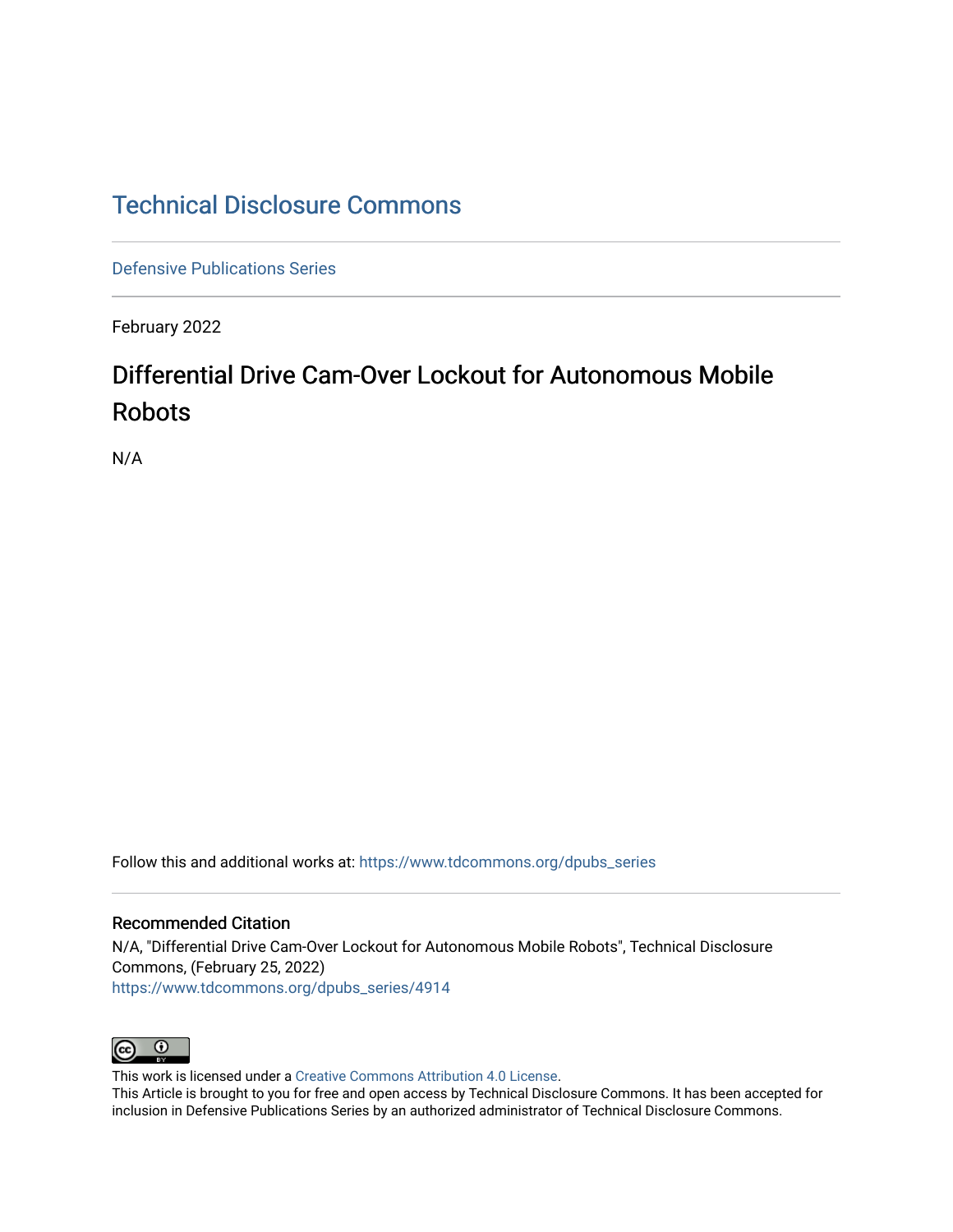# **Differential Drive Cam-Over Lockout for Autonomous Mobile Robots** ABSTRACT

This disclosure describes a differential drive cam-over lockout mechanism that enables the drive wheels of a vehicle such as an autonomous mobile robot or automated guided vehicle to be lifted off of the ground and the supporting swivel casters to be forced down to support the vehicle weight. This enables an operator to easily move an inoperable vehicle with human effort. The mechanism is actuated by a differential drive cam-over lockout mechanism that includes a block that can be mounted to the frame of the vehicle and supports a pivoting cam-over bar with a roller. Rotating the cam-over bar causes the roller to ride over the top surface of the pivot arm. The actuating force to rotate the mechanism is provided via a drive ratchet. The mechanism includes a ball detent to ensure that the cam-over bar stays in the stowed or locked position. The mechanism includes bushings and a roller to enable easy operation.

## **KEYWORDS**

- Automated Guided Vehicle (AGV)
- Autonomous Mobile Robot (AMR)
- Differential drive
- Caster wheel
- Ball detent
- Pivot arm
- Drivetrain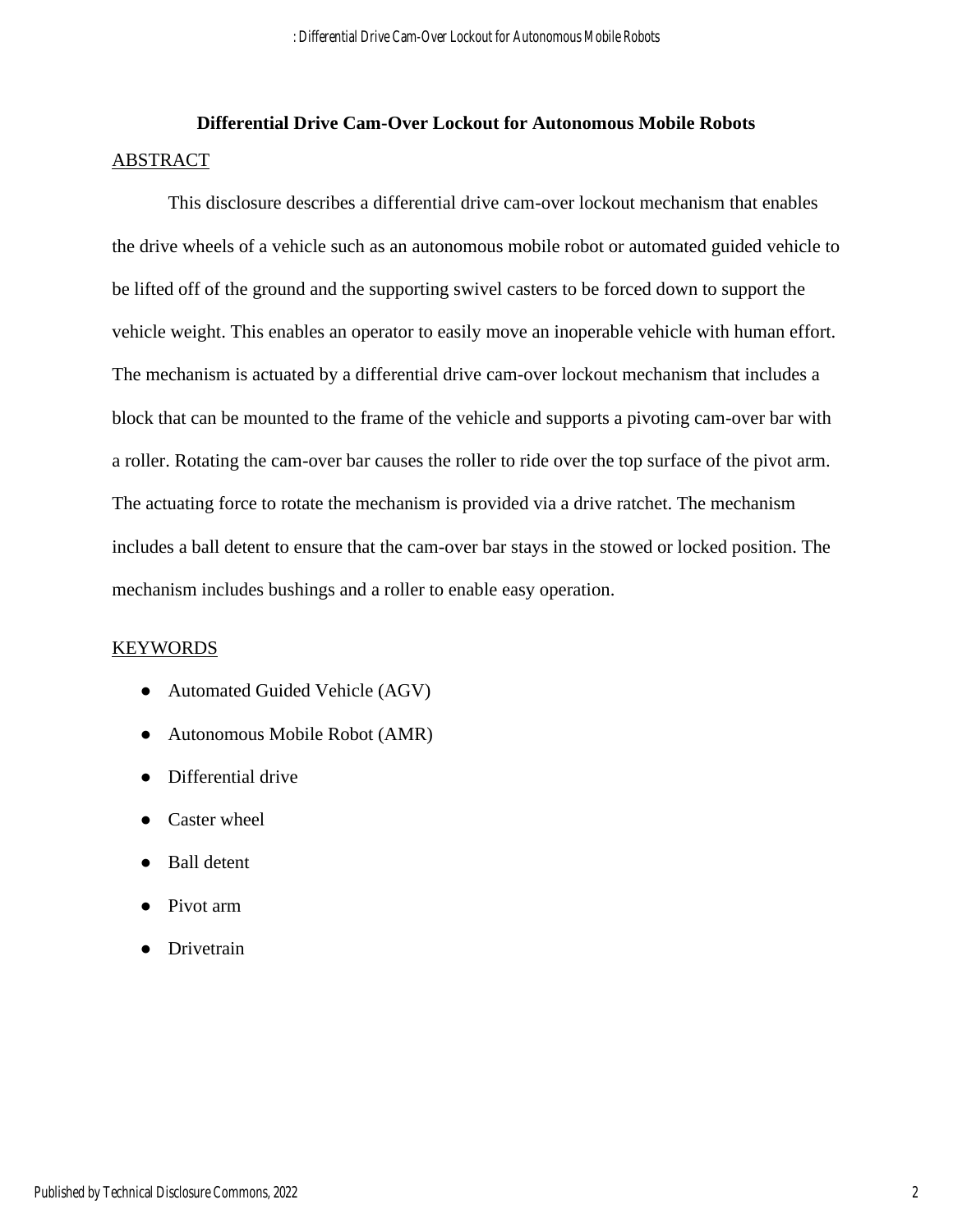### **BACKGROUND**

Autonomous mobile robots (AMRs) and automated guided vehicles (AGVs) are commonly utilized at facilities such as warehouses and data centers. They are utilized for a variety of tasks and are capable of independently moving around in the environments where they are deployed. Most AMRs and AGVs utilize a differential drive mechanism that include a drive wheel and a caster wheel mounted to a pivoting arm or frame member. This type of design ensures that the drive wheels maintain contact with the ground on uneven surfaces.

AGVs or AMRs that break down, e.g., fail, run out of battery in narrow walkways, etc. can block access to critical equipment and pose a safe egress hazard. Most drivetrains (motor, gearbox, and wheels) do not have a mechanism to disengage the drive wheels. This makes pushing the AGV/AMR by hand very difficult. Even if the drive brakes include a manual release, overcoming system friction can pose a challenge. Additionally, manual releases are usually difficult to access and can hinder quick evacuation of the vehicle from the breakdown location.

#### DESCRIPTION

This disclosure describes a differential drive cam-over lockout that enables the drive wheels of a mobile robot (vehicle) such as an AMR or AGV to be quickly forced up off of the ground and supporting swivel casters to be forced down to support the weight of the mobile robot. When an AGV or AMR is inoperable, the differential drive cam-over lockout enables operator or maintenance personnel to quickly convert a difficult to move an inoperable vehicle into a configuration that is easy to move manually.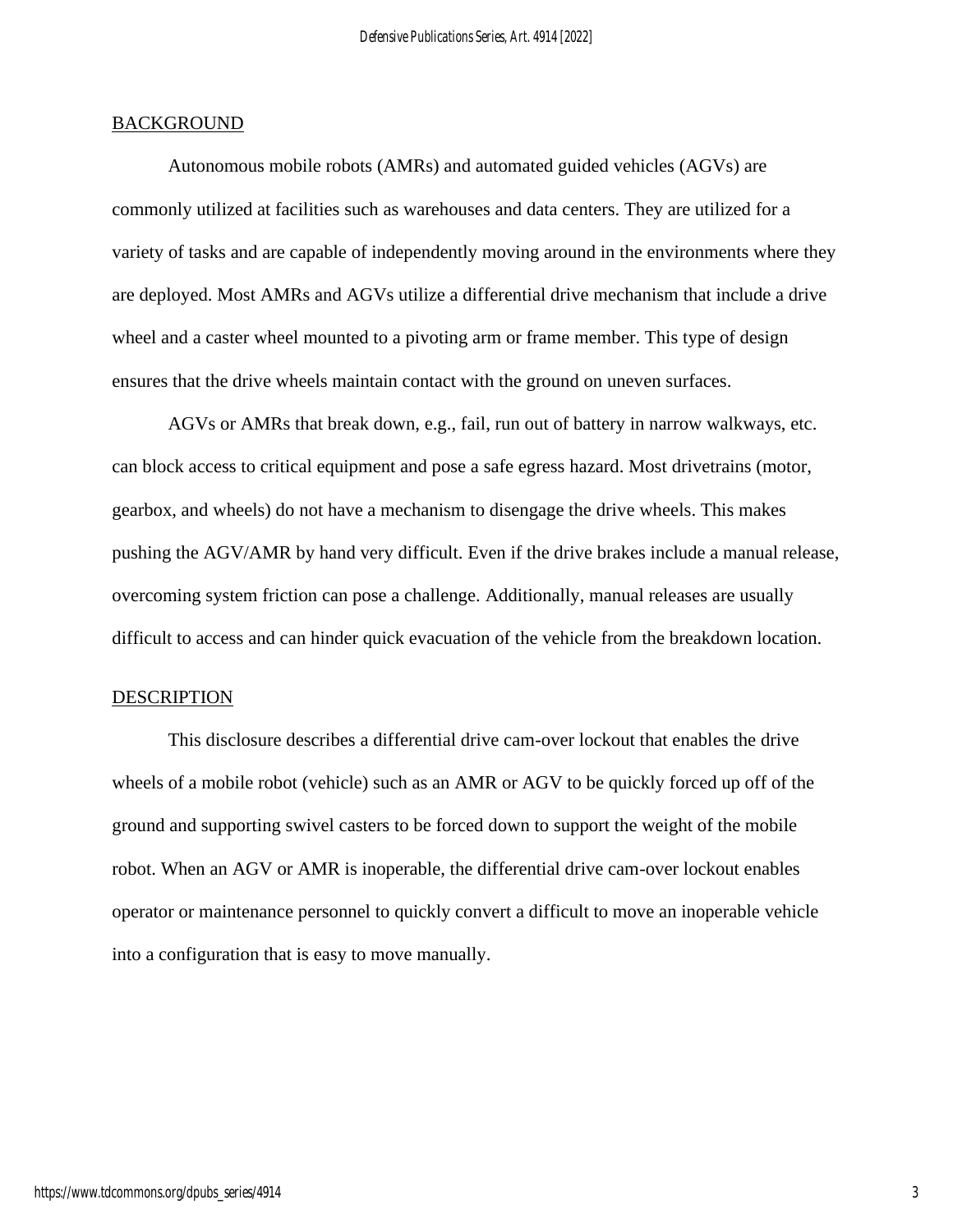

**Fig. 1: Vehicle frame includes a drive wheel and a caster wheel mounted to a pivot arm**

Fig. 1 depicts an example frame of a vehicle. As depicted in Fig. 1, the frame includes a drive wheel and a rear caster wheel mounted to a pivot arm. Such configuration enables the vehicle to maintain ground contact on all types of surfaces, including rough and/or uneven surfaces.



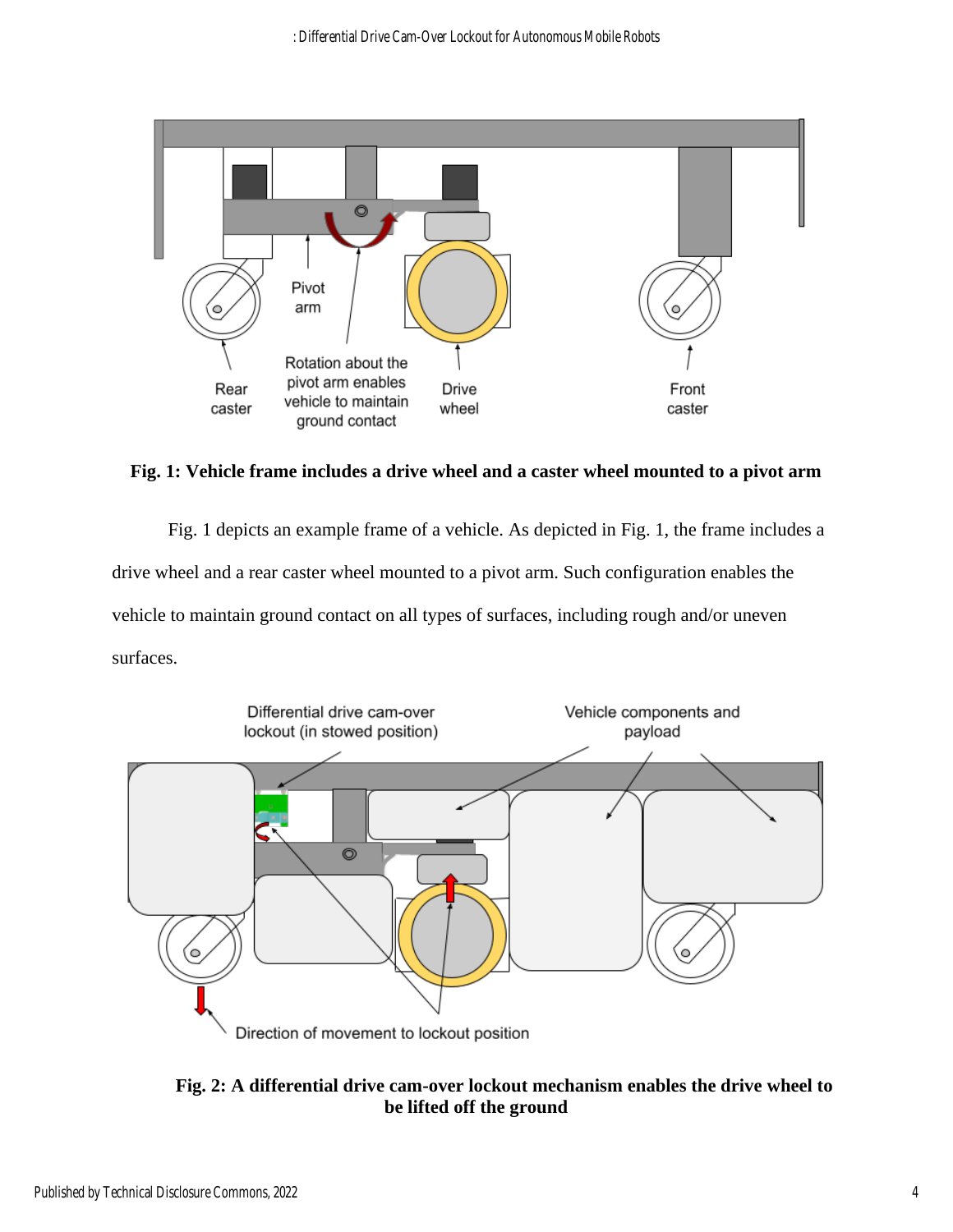Fig. 2 depicts an example vehicle that includes a differential drive cam-over lockout mechanism (assembly) mounted to the frame, per techniques of this disclosure. Additional vehicle components and/or payload attached to the vehicle frame are also depicted for illustrative purposes (not all components are depicted).

In Fig. 2, the differential drive cam-over lockout mechanism is shown in a stowed position. This position is reflective of normal vehicle operation when the drive wheels are in contact with the ground. At a time when the lockout mechanism is to be actuated, e.g., when the vehicle is inoperable and needs to be moved with human operator effort, the cam-over bar is rotated down towards the differential drive rotating arm. This causes a roller mounted to a lower surface of the cam-over bar to come into contact with the top surface of the pivot arm. This motion forces the swiveling caster down and the drive wheel up off of the ground, as depicted by red arrows in Fig. 2. Differential drive cam-over lockout assemblies can be provided on one or both sides of the vehicle for easy operator access.



**Fig. 3: Features of the differential drive cam-over lockout**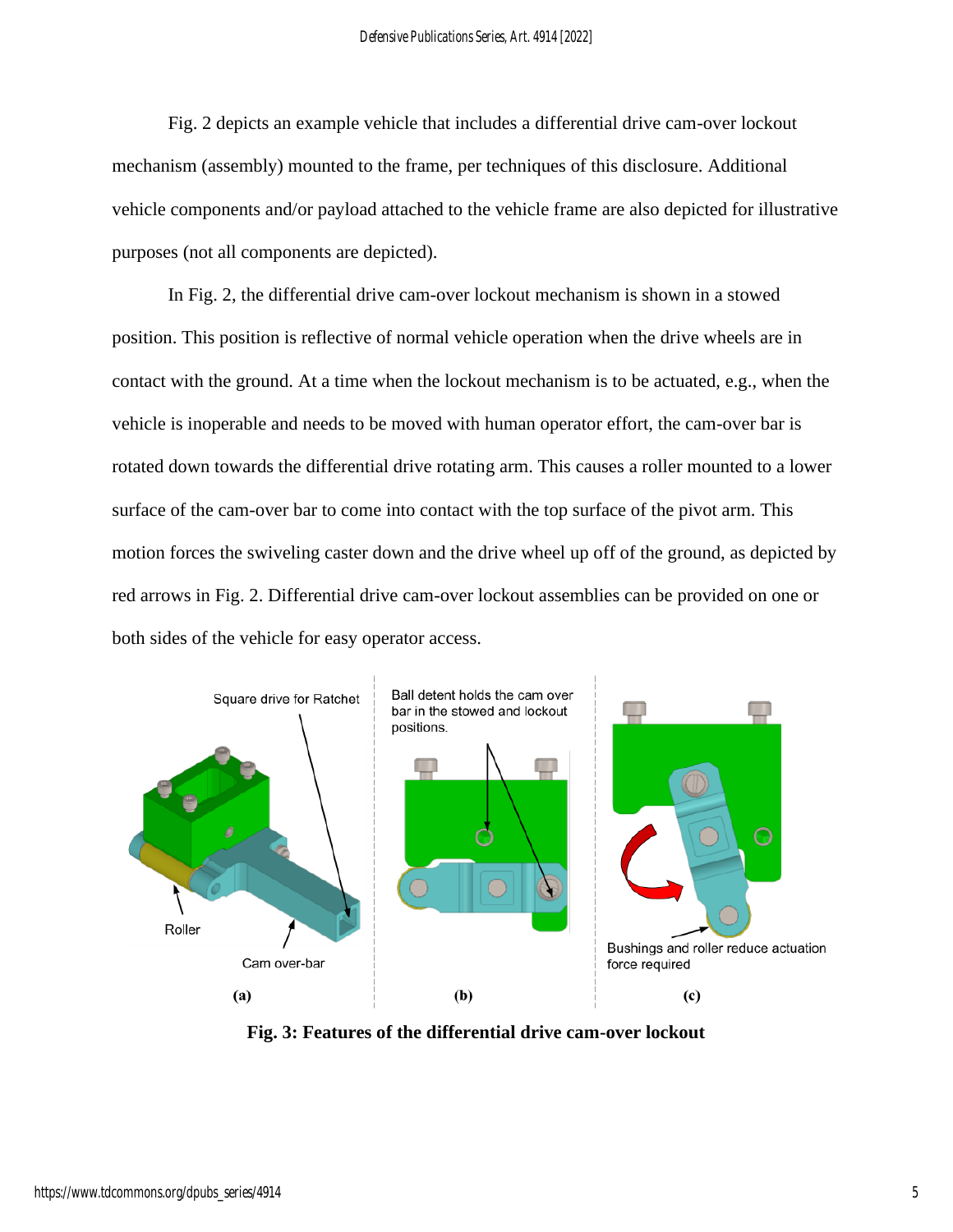Fig. 3 depicts multiple views of the differential drive cam-over lockout. Fig. 3(a) depicts a differential drive cam-over lockout mechanism that includes a block that can be mounted to the frame of the vehicle and supports a pivoting cam-over bar with a roller on it. The actuating force to rotate the mechanism is provided via a standard drive ratchet that can be inserted into the camover bar from the side of the vehicle without removing any parts of the vehicle. When the camover bar is rotated fully it is "cammed over" and any additional force applied to the bar only serves to keep it in its rest position.

The mechanism includes a ball detent, as depicted in Fig. 3(b) to ensure that the cam-over bar stays in the stowed or locked position. The actuating force is provided by personnel manually via a standard drive ratchet that can be inserted into the cam-over bar from the side of the vehicle without removing any parts. The mechanism includes bushings and a roller, as depicted in Fig. 3(a) and Fig. 3(c) that enable easy operation of the differential drive cam-over lockout mechanism. The differential drive cam-over lockout mechanism can provide sufficient drive wheel clearance when it is fully lifted, such that a vehicle of substantial weight can be actuated with relatively low amount of force.

### **CONCLUSION**

This disclosure describes a differential drive cam-over lockout mechanism that enables the drive wheels of a vehicle such as an autonomous mobile robot or automated guided vehicle to be lifted off of the ground and the supporting swivel casters to be forced down to support the vehicle weight. This enables an operator to easily move an inoperable vehicle with human effort. The mechanism is actuated by a differential drive cam-over lockout mechanism that includes a block that can be mounted to the frame of the vehicle and supports a pivoting cam-over bar with a roller. Rotating the cam-over bar causes the roller to ride over the top surface of the pivot arm.